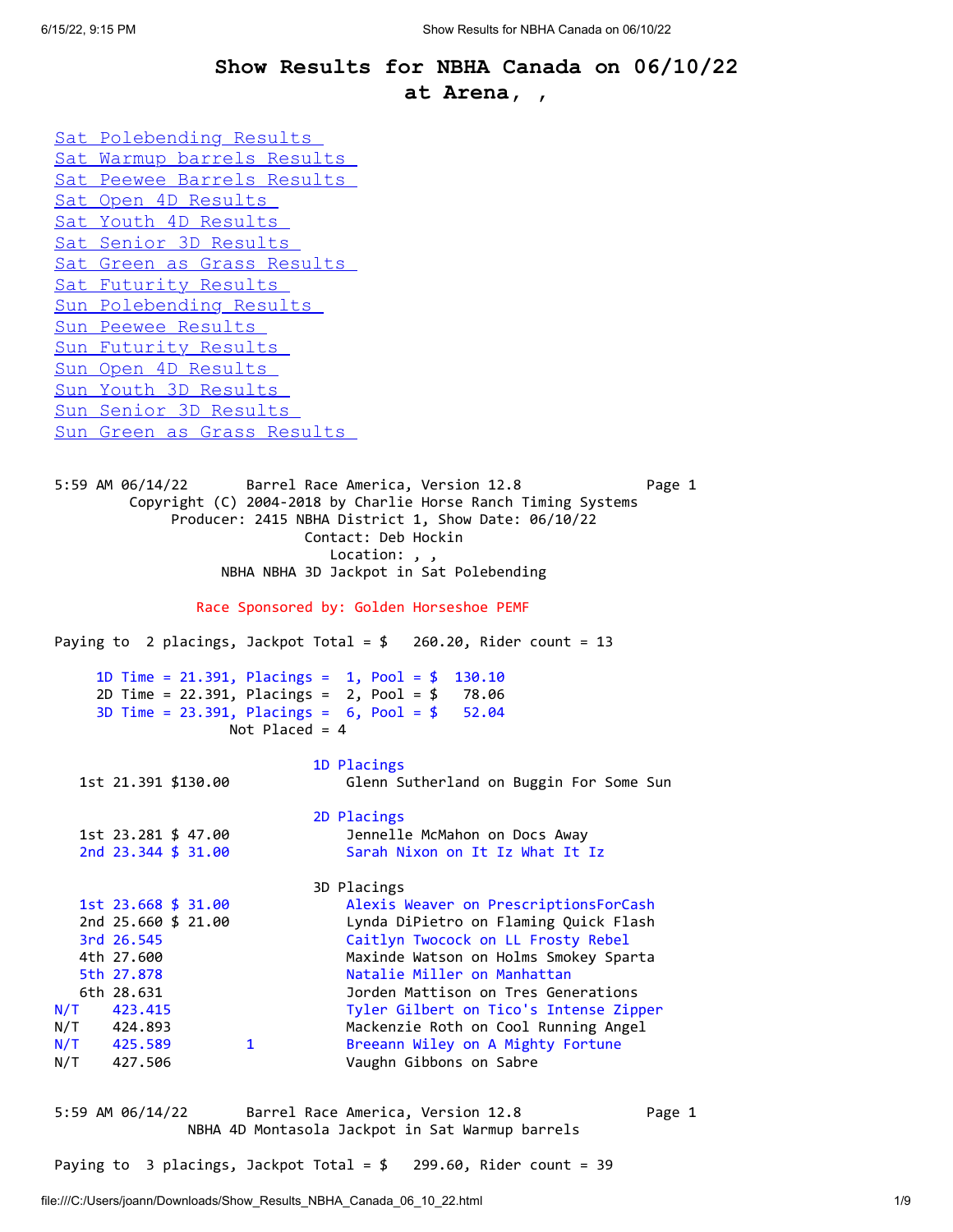<span id="page-1-1"></span><span id="page-1-0"></span>

| 1D Time = $16.545$ , Placings = 7, Pool = \$<br>2D Time = $17.045$ , Placings = $2$ , Pool = \$<br>3D Time = $17.545$ , Placings = $9$ , Pool = \$<br>4D Time = $18.545$ , Placings = $13$ , Pool = \$<br>Not Placed = $8$                               | 89.88<br>80.89<br>68.91<br>59.92                                                                                                                                                                                                                                                                                                                                                                                                                                                                                                                                      |
|----------------------------------------------------------------------------------------------------------------------------------------------------------------------------------------------------------------------------------------------------------|-----------------------------------------------------------------------------------------------------------------------------------------------------------------------------------------------------------------------------------------------------------------------------------------------------------------------------------------------------------------------------------------------------------------------------------------------------------------------------------------------------------------------------------------------------------------------|
| 1st 16.545 \$ 39.00<br>2nd 16.776 \$ 30.00<br>3rd 16.821 \$ 22.00<br>4th 16.915<br>5th 17.000<br>6th 17.025<br>7th 17.033                                                                                                                                | 1D Placings<br>Colton Jackson on Smoothtown Whiz<br>Alexis Weaver on Dash Ta Fortunes<br>Jason Lively on Socks To Be Famous<br>Danielle Montour on Wild Roze`<br>Brittany Tam on Chicadoo Chicadont<br>Caitlin Johnston on Paid to be Sweet<br>Jody Illman-Bernard on Uino Sunthin Speci                                                                                                                                                                                                                                                                              |
| 1st 17.051 \$ 46.00<br>2nd 17.323 \$ 34.00                                                                                                                                                                                                               | 2D Placings<br>Kathy Johnston on BDB Famous Debonair<br>Sarah Nixon on It Iz What It Iz                                                                                                                                                                                                                                                                                                                                                                                                                                                                               |
| 1st 17.681 \$ 30.00<br>2nd 17.787 \$ 23.00<br>3rd 17.937 \$ 17.00<br>4th 17.973<br>5th 17.977<br>6th 18.157<br>7th 18.260<br>8th 18.505<br>$\mathbf{1}$<br>9th 18.513                                                                                    | 3D Placings<br>Mackenzie Roth on Cool Running Angel<br>Jennelle McMahon on Docs Away<br>Brody Johnston on Easycashinmypocket<br>Aleasha Nimec on Mo Money Red<br>Paul Stewart on Mr Blackburn Jr<br>Elysa Vahrmeyer on Phoenixs Rollz<br>Marg Ten Hove on Whatever She's Got<br>Kayleigh McKay on Famous<br>Breeann Wiley on A Mighty Fortune                                                                                                                                                                                                                         |
| 1st 19.170 \$ 26.00<br>2nd 19.694 \$ 20.00                                                                                                                                                                                                               | 4D Placings<br>Danielle Montour on RU Bugged By My Remin<br>Murray Watson on Carraways Tilly Lane                                                                                                                                                                                                                                                                                                                                                                                                                                                                     |
| 3rd 19.921 \$ 14.00<br>4th 20.403<br>5th 20.905<br>6th 21.030<br>7th 21.431<br>8th 21.460<br>9th 21.919<br>10th 21.958<br>11th 25.192<br>12th 25.396<br>13th 42.127<br>N/T<br>400.000<br>N/T 400.000<br>N/T 415.998<br>$N/T$ 418.142<br>5:59 AM 06/14/22 | Vaughn Gibbons on Sabre<br>Kristen Wylie on Whathaveigottodo<br>Natalie Miller on Manhattan<br>Deb Olyschlager on Bar B Six Slickdash<br>Jorden Mattison on Tres Generations<br>Jennelle McMahon on EC Greys Anatomy<br>Lisa Sereda on Wonder Cisco<br>Emily Coakwell on RC Ganador<br>Nathan Bock on Cool Lil Tas<br>Deanna White on Fishy<br>Sue Collier on Hurricane Hoss<br>Melissa Kersey on LL Sparky Dun It<br>Colton Jackson on Tinseltown Star<br>Jenna Mergl on Uino Frenchman<br>Abbey Merry on Just Fishin<br>Barrel Race America, Version 12.8<br>Page 2 |
| NBHA 4D Montasola Jackpot in Sat Warmup barrels                                                                                                                                                                                                          |                                                                                                                                                                                                                                                                                                                                                                                                                                                                                                                                                                       |
| N/T<br>418.216<br>N/T<br>419.504<br>N/T<br>421.985<br>426.000<br>N/T                                                                                                                                                                                     | Lee Jackson on A Little Dash Of Whiskey<br>Lynda DiPietro on Flaming Quick Flash<br>Ron Bell on CLF Toast To Fame<br>Sarah McGrath on Too Oakie For You                                                                                                                                                                                                                                                                                                                                                                                                               |
| 5:59 AM 06/14/22<br>Barrel Race America, Version 12.8<br>Page 1<br>NBHA Futurity Jackpot in Sat Peewee Barrels                                                                                                                                           |                                                                                                                                                                                                                                                                                                                                                                                                                                                                                                                                                                       |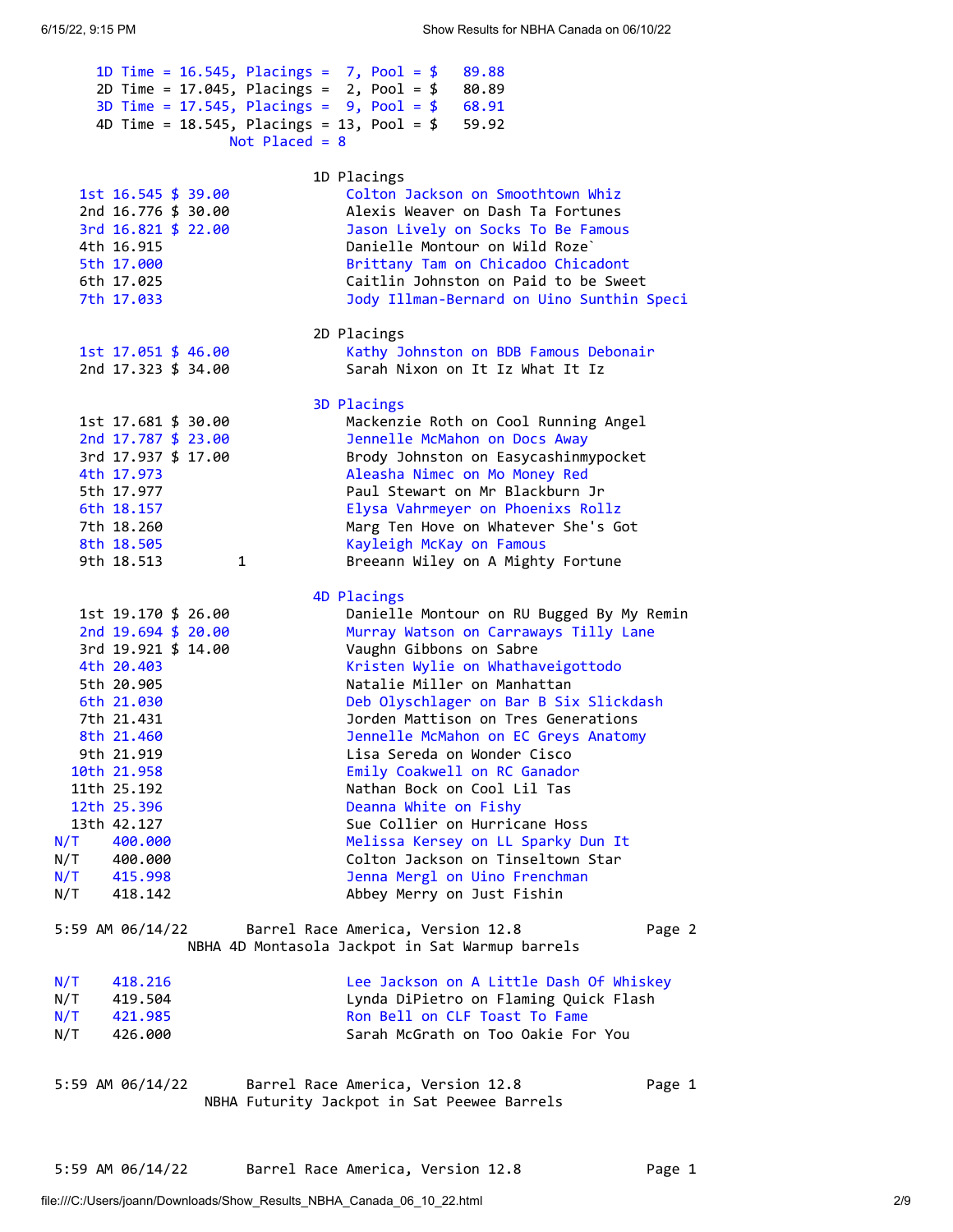NBHA NBHA 4D Jackpot in Sat Open 4D Paying to 4 placings, Jackpot Total =  $$$  1767.20, Rider count = 58 1D Time = 16.200, Placings = 4, Pool = \$ 618.52 2D Time = 16.700, Placings = 12, Pool = \$ 530.16 3D Time = 17.200, Placings = 11, Pool = \$ 353.44 4D Time = 18.200, Placings = 23, Pool = \$ 265.08 Not Placed = 8 1D Placings 1st 16.200 \$247.00 Jenna Mergl on Uino Frenchman 2nd 16.283 \$186.00 Marg Ten Hove on Streakingotmefired 3rd 16.475 \$124.00 Glenn Sutherland on Buggin For Some Sun 4th 16.595 \$ 62.00 Marg Ten Hove on Whatever She's Got 2D Placings 1st 16.702 \$212.00 Sue Collier on Hurricane Hoss 2nd 16.752 \$159.00 Jody Illman-Bernard on Uino Sunthin Speci 3rd 16.754 \$106.00 Tessa Nadalin on FG Corazon 4th 16.788 \$ 53.00 Brittany Tam on Chicadoo Chicadont 5th 16.804 Brody Johnston on Easycashinmypocket 6th 16.834 Kole Sabila on Nala 7th 16.858 Sarah Nixon on It Iz What It Iz 8th 16.937 Jason Lively on Socks To Be Famous 9th 16.952 Ron Bell on CLF Toast To Fame 10th 17.043 Kayleigh McKay on Famous 11th 17.052 Colton Jackson on Smoothtown Whiz 12th 17.174 Colton Jackson on Tinseltown Star 3D Placings 1st 17.308 \$141.00 Alexis Weaver on PrescriptionsForCash 2nd 17.325 \$106.00 Caitlin Johnston on Paid to be Sweet 3rd 17.550 \$ 71.00 Elysa Vahrmeyer on Phoenixs Rollz 4th 17.563 \$ 35.00 Lee Jackson on A Little Dash Of Whiskey 5th 17.569 Jennelle McMahon on Docs Away 6th 17.618 Chris Blane on Lethal Assault 7th 17.620 Aleasha Nimec on Mo Money Red 8th 17.626 Jenna Mergl on Two Eyed Quincy Blue 9th 17.715 Jennelle McMahon on EC Greys Anatomy 10th 17.868 Kathy Johnston on BDB Famous Debonair 11th 17.893 Abbey Merry on Just Fishin 4D Placings 1st 18.248 \$106.00 Paul Stewart on Mr Blackburn Jr 2nd 18.285 \$ 80.00 Caitlin Johnston on CW Slick By Six 3rd 18.301 \$ 53.00 Tyler Gilbert on Tico's Intense Zipper 4th 18.534 \$ 27.00 Shelby Olyschlager on French Flame Ta Fam 5th 18.560 Kristen Wylie on Whathaveigottodo 6th 18.650 Caitlyn Twocock on LL Frosty Rebel 7th 19.086 Maxinde Watson on Holms Smokey Sparta 8th 19.161 Danielle Montour on RU Bugged By My Remin 5:59 AM 06/14/22 Barrel Race America, Version 12.8 Page 2 NBHA NBHA 4D Jackpot in Sat Open 4D 9th 19.189 Deb Olyschlager on Bar B Six Slickdash 10th 19.224 Chris Blane on Jason 11th 19.232 Vaughn Gibbons on Sabre 12th 19.420 1 Breeann Wiley on A Mighty Fortune 13th 19.717 Nathan Bock on Cool Lil Tas 14th 19.758 Murray Watson on Carraways Tilly Lane 15th 19.981 Kylee Beale on Hope 16th 20.127 Jorden Mattison on Tres Generations

17th 20.325 Mack Bevan on Horse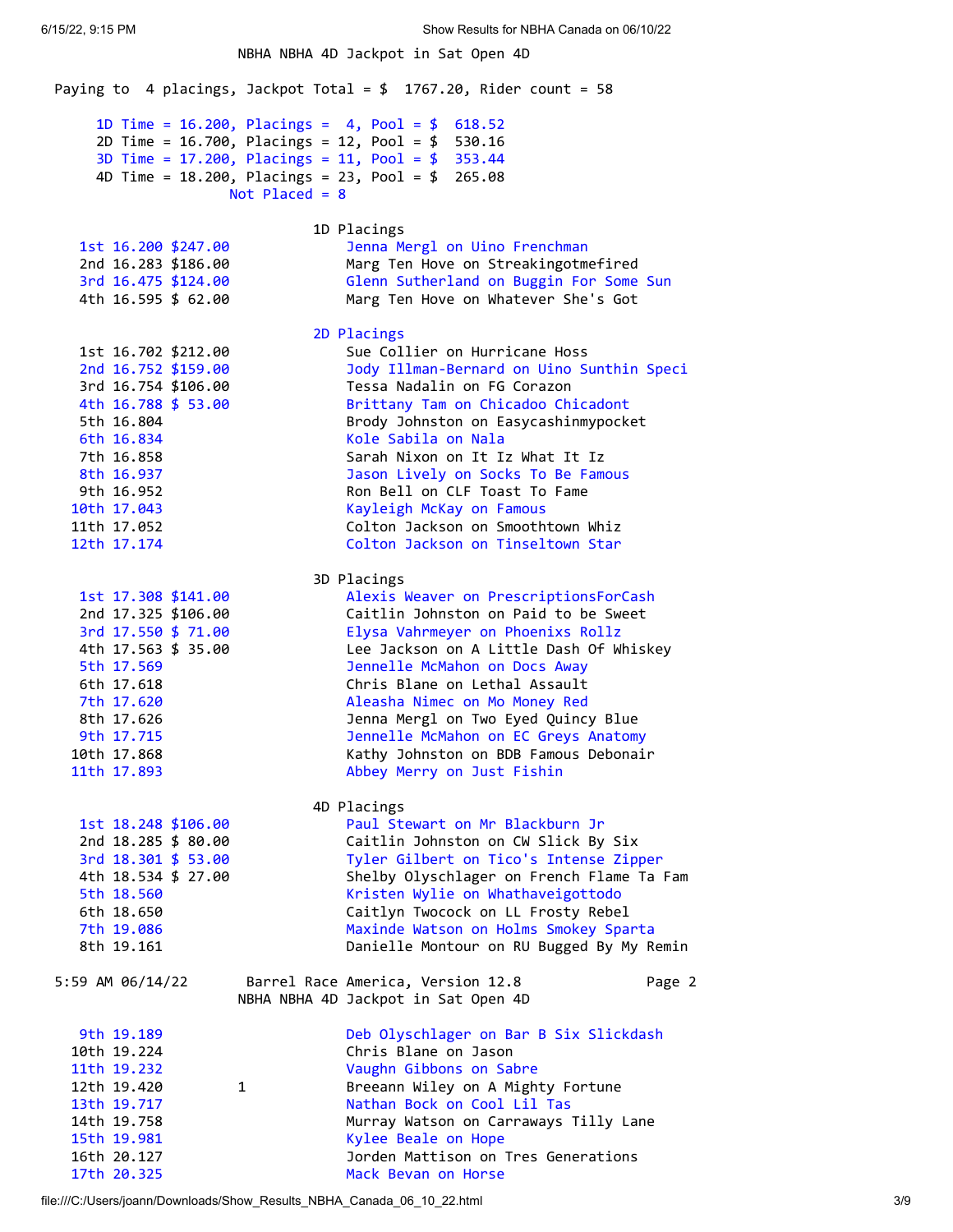<span id="page-3-1"></span><span id="page-3-0"></span>6/15/22, 9:15 PM Show Results for NBHA Canada on 06/10/22 18th 20.387 Chris Blane on Bad Johnny 19th 20.859 Sarah McGrath on Too Oakie For You 20th 21.349 Dean Norsworthy on Jess As Sweet As You 21st 23.825 Lisa Sereda on Wonder Cisco 22nd 25.134 Deanna White on Fishy 23rd 28.816 Emily Singer on Henry N/T 400.000 Natalie Miller on Manhattan N/T 416.974 Chris Blane on VF Gunpowder N/T 417.503 Mackenzie Roth on Cool Running Angel N/T 420.000 Tracey Morin on Destin To Dreams N/T 420.018 Ilyssa Boisvenue on Coles Class and Cash N/T 421.318 Alexis Weaver on Dash Ta Fortunes N/T 439.103 Kevin Sabila on Royal Son Of A Buck N/T 440.000 Lynda DiPietro on Flaming Quick Flash 5:59 AM 06/14/22 Barrel Race America, Version 12.8 Page 1 NBHA NBHA 3D Jackpot in Sat Youth 4D Paying to 2 placings, Jackpot Total = \$ 186.00, Rider count = 17 1D Time = 16.200, Placings = 1, Pool = \$ 65.10 2D Time = 16.700, Placings = 1, Pool = \$ 55.80 3D Time = 17.200, Placings = 5, Pool = \$ 37.20 4D Time = 18.200, Placings = 6, Pool = \$ 27.90 Not Placed = 4 1D Placings 1st 16.200 \$ 65.00 Jenna Mergl on Uino Frenchman 2D Placings 1st 16.815 \$ 56.00 Danielle Montour on Wild Roze` 3D Placings 1st 17.308 \$ 22.00 Alexis Weaver on PrescriptionsForCash<br>2nd 17.569 \$ 15.00 2nnelle McMahon on Docs Away Jennelle McMahon on Docs Away 3rd 17.626 Jenna Mergl on Two Eyed Quincy Blue 1.020<br>4th 17.715 Jennelle McMahon on EC Greys Anatomy 5th 17.908 Emily Coakwell on RC Ganador 4D Placings 1st 18.292 \$ 17.00 Kole Sabila on Nala 2nd 18.579 \$ 11.00 Caitlyn Twocock on LL Frosty Rebel 3rd 18.687 Danielle Montour on RU Bugged By My Remin 4th 20.132 Natalie Miller on Manhattan 5th 20.325 Mack Bevan on Horse 6th 28.816 Emily Singer on Henry N/T 400.000 Tyler Gilbert on Tico's Intense Zipper N/T 400.000 Sarah McGrath on Too Oakie For You N/T 417.503 Mackenzie Roth on Cool Running Angel N/T 421.318 Alexis Weaver on Dash Ta Fortunes 5:59 AM 06/14/22 Barrel Race America, Version 12.8 Page 1 NBHA NBHA 3D Jackpot in Sat Senior 3D Paying to 2 placings, Jackpot Total =  $$ 162.00$ , Rider count = 14 1D Time = 16.475, Placings = 3, Pool = \$ 81.00 2D Time = 17.475, Placings = 3, Pool = \$ 48.60 3D Time = 18.475, Placings = 5, Pool = \$ 32.40 Not Placed = 3 1D Placings 1st 16.475 \$ 49.00 Glenn Sutherland on Buggin For Some Sun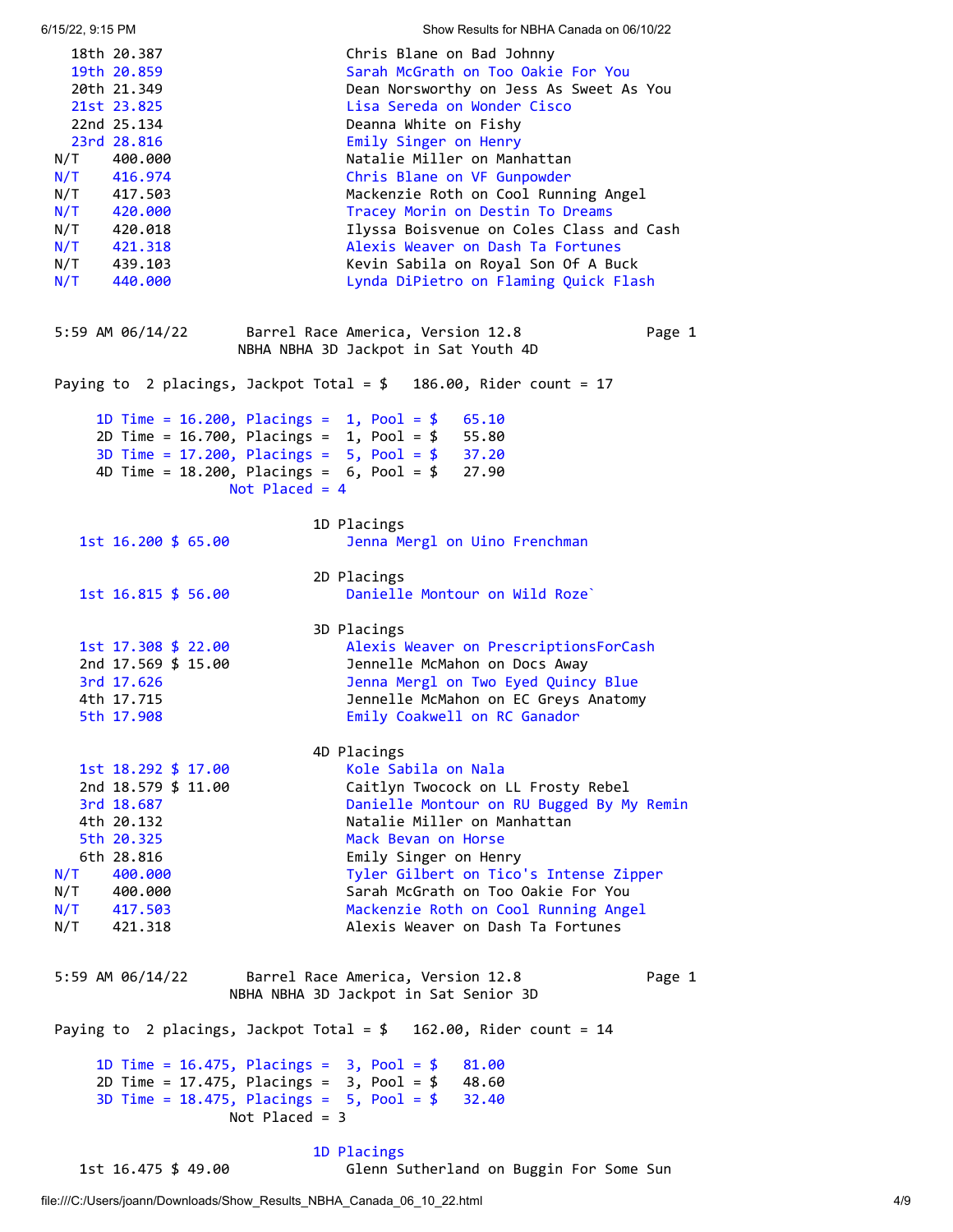<span id="page-4-0"></span>6/15/22, 9:15 PM Show Results for NBHA Canada on 06/10/22 2nd 16.595 \$ 32.00 Marg Ten Hove on Whatever She's Got 3rd 16.702 Sue Collier on Hurricane Hoss 2D Placings 1st 17.537 \$ 29.00 Dave Johnston on Easycashinmypocket 2nd 17.563 \$ 19.00 Lee Jackson on A Little Dash Of Whiskey 3rd 17.868 Kathy Johnston on BDB Famous Debonair 3D Placings 1st 19.086 \$ 19.00 Maxinde Watson on Holms Smokey Sparta 2nd 19.189 \$ 13.00 Deb Olyschlager on Bar B Six Slickdash 3rd 19.758 Murray Watson on Carraways Tilly Lane 4th 21.349 Dean Norsworthy on Jess As Sweet As You 5th 23.825 Lisa Sereda on Wonder Cisco N/T 418.462 Paul Stewart on Mr Blackburn Jr N/T 420.000 Tracey Morin on Destin To Dreams N/T 440.000 Lynda DiPietro on Flaming Quick Flash 5:59 AM 06/14/22 Barrel Race America, Version 12.8 Page 1 NBHA NBHA 3D Jackpot in Sat Green as Grass Paying to 2 placings, Jackpot Total =  $$$  126.80, Rider count = 12 1D Time = 18.460, Placings = 2, Pool = \$ 76.08 2D Time = 19.460, Placings = 5, Pool = \$ 50.72 Not Placed = 5 1D Placings 1st 18.460 \$ 46.00 Tyler Gilbert on Tico's Intense Zipper 2nd 18.657 \$ 30.00 Jorden Mattison on Tres Generations 2D Placings 1st 20.001 \$ 30.00 Brigitte Lemay on Nitro 2nd 20.070 \$ 20.00 Caitlyn Twocock on LL Frosty Rebel 3rd 20.449 Sarah McGrath on Too Oakie For You 4th 22.005 Deanna White on Fishy 5th 25.863 Emily Singer on Henry N/T 400.000 Nathan Bock on Cool Lil Tas N/T 417.688 Mackenzie Roth on Cool Running Angel N/T 420.964 Ilyssa Boisvenue on Coles Class and Cash N/T 421.169 Natalie Miller on Manhattan N/T 421.489 Mack Bevan on Horse 5:59 AM 06/14/22 Barrel Race America, Version 12.8 Page 1 NBHA Futurity Jackpot in Sat Futurity Race Sponsored by: Mr Ron Bell Paying to 2 placings, Jackpot Total =  $$358.40$ , Rider count = 11 1D Time = 16.612, Placings = 7, Pool = \$ 250.88 2D Time = 17.612, Placings = 4, Pool = \$ 107.52 1D Placings 1st 16.612 \$151.00 Marg Ten Hove on Streakingotmefired 2nd 16.655 \$100.00 Chris Blane on VF Gunpowder 3rd 16.901 Jody Illman-Bernard on Uino Sunthin Speci 4th 17.101 Jenna Mergl on Two Eyed Quincy Blue 5th 17.233 Jennelle McMahon on EC Greys Anatomy 6th 17.348 Kevin Sabila on Royal Son Of A Buck 7th 17.491 Chris Blane on Lethal Assault

<span id="page-4-1"></span>2D Placings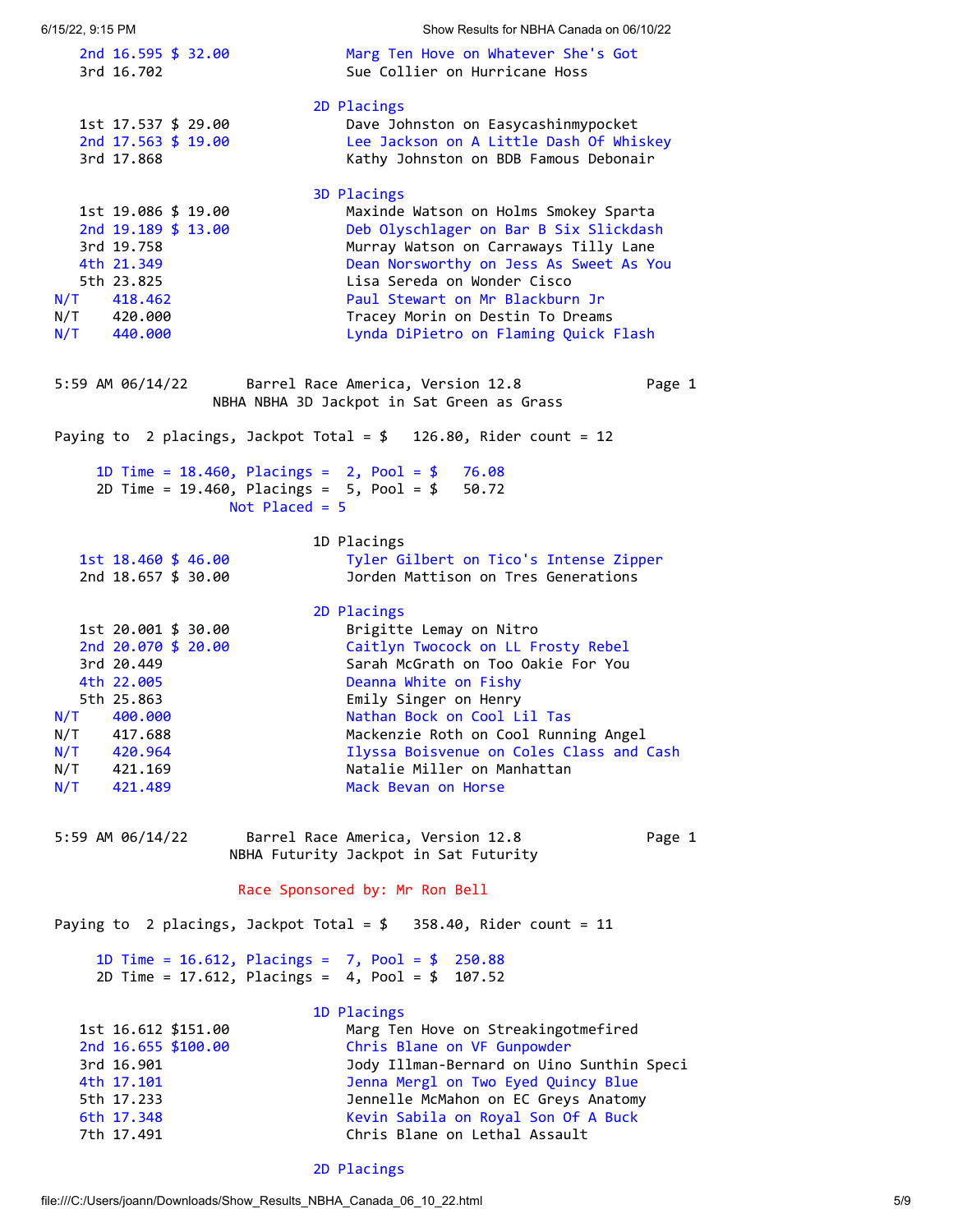<span id="page-5-3"></span><span id="page-5-2"></span><span id="page-5-1"></span><span id="page-5-0"></span>6/15/22, 9:15 PM Show Results for NBHA Canada on 06/10/22 1st 17.859 \$ 65.00 Chris Blane on Jason 2nd 18.104 \$ 43.00 Caitlin Johnston on CW Slick By Six 3rd 18.153 Chris Blane on Bad Johnny 4th 18.335 Shelby Olyschlager on French Flame Ta Fam 5:59 AM 06/14/22 Barrel Race America, Version 12.8 Page 1 NBHA NBHA 3D Jackpot in Sun Polebending Race Sponsored by: Golden Horseshoe PEMF Paying to 2 placings, Jackpot Total =  $$$  239.40, Rider count = 11 1D Time = 23.422, Placings = 1, Pool = \$ 119.70 2D Time = 24.422, Placings = 1, Pool = \$ 71.82 3D Time = 25.422, Placings = 5, Pool = \$ 47.88 Not Placed = 4 1D Placings 1st 23.422 \$120.00 Maxinde Watson on Holms Smokey Sparta 2D Placings 1st 25.372 \$ 72.00 1 Breeann Wiley on A Mighty Fortune 3D Placings 1st 25.910 \$ 29.00 Mackenzie Roth on Cool Running Angel 2nd 26.619 \$ 19.00 Caitlyn Twocock on LL Frosty Rebel 3rd 27.916 Jorden Mattison on Tres Generations 4th 29.184 Shelby Olyschlager on French Flame Ta Fam 5th 33.723 Vaughn Gibbons on Sabre N/T 400.000 Jennelle McMahon on Docs Away N/T 400.000 Lynda DiPietro on Flaming Quick Flash N/T 421.995 Glenn Sutherland on Buggin For Some Sun N/T 424.009 Tyler Gilbert on Tico's Intense Zipper 5:59 AM 06/14/22 Barrel Race America, Version 12.8 Page 1 NBHA Futurity Jackpot in Sun Peewee 5:59 AM 06/14/22 Barrel Race America, Version 12.8 Page 1 NBHA NBHA 4D Jackpot in Sun Futurity Race Sponsored by: Mr Ron Bell Paying to 1 placings, Jackpot Total = \$ 344.00, Rider count = 10 1D Time = 16.884, Placings = 6, Pool = \$ 206.40 2D Time = 17.884, Placings = 4, Pool = \$ 137.60 1D Placings 1st 16.884 \$206.00 Chris Blane on VF Gunpowder 2nd 16.891 Marg Ten Hove on Streakingotmefired 3rd 16.924 Jody Illman-Bernard on Uino Sunthin Speci 4th 17.678 Kevin Sabila on Royal Son Of A Buck 5th 17.692 Chris Blane on Bad Johnny 6th 17.859 Jennelle McMahon on EC Greys Anatomy 2D Placings 1st 18.216 \$138.00 Caitlin Johnston on CW Slick By Six 2nd 18.279 Chris Blane on Jason 3rd 19.165 Shelby Olyschlager on French Flame Ta Fam 4th 20.247 Chris Blane on Lethal Assault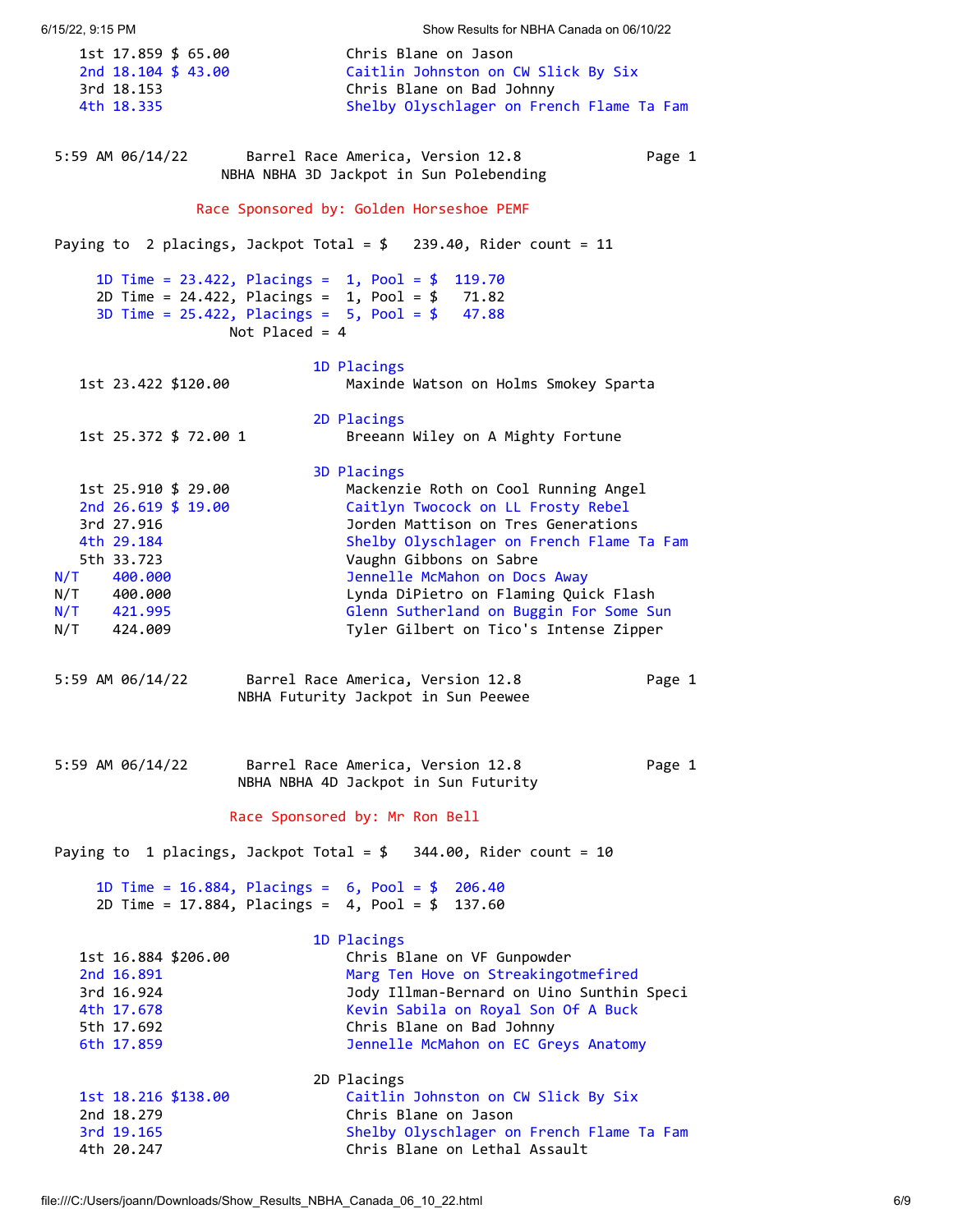5:59 AM 06/14/22 Barrel Race America, Version 12.8 Page 1 NBHA NBHA 4D Jackpot in Sun Open 4D Paying to 4 placings, Jackpot Total =  $$$  1509.60, Rider count = 44 1D Time = 16.138, Placings = 1, Pool = \$ 528.36 2D Time = 16.638, Placings = 8, Pool = \$ 452.88 3D Time = 17.138, Placings = 14, Pool = \$ 301.92 4D Time = 18.138, Placings = 13, Pool = \$ 226.44 Not Placed = 8 1D Placings 1st 16.138 \$528.00 Marg Ten Hove on Whatever She's Got 2D Placings 1st 16.663 \$181.00 Sue Collier on Hurricane Hoss 2nd 16.884 \$136.00 Chris Blane on VF Gunpowder 3rd 16.891 \$ 91.00 Marg Ten Hove on Streakingotmefired 4th 16.896 \$ 45.00 Ron Bell on CLF Toast To Fame 5th 16.924 Jody Illman-Bernard on Uino Sunthin Speci 6th 16.933 Kole Sabila on Nala 7th 17.067 Jennelle McMahon on Docs Away 8th 17.125 Brody Johnston on Easycashinmypocket 3D Placings 1st 17.167 \$121.00 Jason Lively on Socks To Be Famous 2nd 17.278 \$ 91.00 Kayleigh McKay on Famous 3rd 17.281 \$ 60.00 Kathy Johnston on BDB Famous Debonair 4th 17.295 \$ 30.00 Chris Blane on Chickadoo Chickadont 5th 17.398 Maxinde Watson on Holms Smokey Sparta 6th 17.588 Robyn Corriveau on Yall Im Classic 7th 17.637 Lee Jackson on A Little Dash Of Whiskey 8th 17.641 Elysa Vahrmeyer on Phoenixs Rollz 9th 17.678 Kevin Sabila on Royal Son Of A Buck 10th 17.692 Chris Blane on Bad Johnny 11th 17.746 Mackenzie Roth on Cool Running Angel 12th 17.982 Dean Norsworthy on Jess As Sweet As You 13th 17.983 1 1 Breeann Wiley on A Mighty Fortune 14th 18.133 Emily Coakwell on RC Ganador 4D Placings 1st 18.216 \$ 91.00 Caitlin Johnston on CW Slick By Six 2nd 18.279 \$ 68.00 Chris Blane on Jason 3rd 18.320 \$ 45.00 Shelby Olyschlager on French Flame Ta Fam 4th 18.548 \$ 23.00 Tyler Gilbert on Tico's Intense Zipper 5th 18.562 Caitlyn Twocock on LL Frosty Rebel 6th 18.724 Kristen Wylie on Whathaveigottodo 7th 18.816 Nathan Bock on Cool Lil Tas 8th 19.123 Jorden Mattison on Tres Generations 9th 19.490 Jennelle McMahon on EC Greys Anatomy 10th 19.921 Ilyssa Boisvenue on Coles Class and Cash 11th 20.247 Chris Blane on Lethal Assault 12th 20.760 Deb Olyschlager on Bar B Six Slickdash 5:59 AM 06/14/22 Barrel Race America, Version 12.8 Page 2 NBHA NBHA 4D Jackpot in Sun Open 4D 13th 22.650 Deanna White on Fishy N/T 400.000 Jenna Mergl on Two Eyed Quincy Blue N/T 400.000 Emily Singer on Henry N/T 400.000 Mack Bevan on Horse N/T 419.070 Abbey Merry on Just Fishin N/T 419.517 Glenn Sutherland on Buggin For Some Sun N/T 420.593 Murray Watson on Carraways Tilly Lane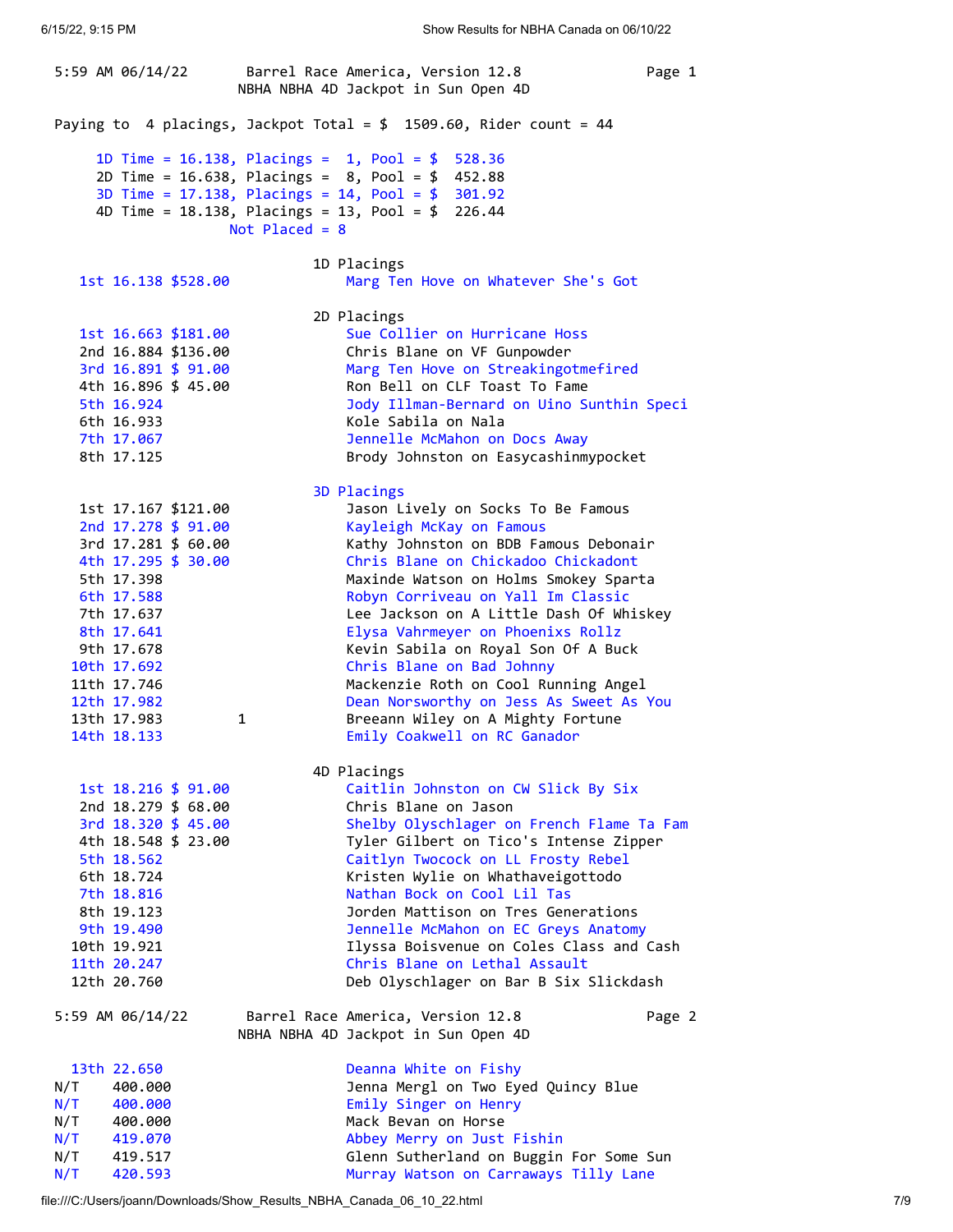<span id="page-7-0"></span>6/15/22, 9:15 PM Show Results for NBHA Canada on 06/10/22 N/T 423.325 Lynda DiPietro on Flaming Quick Flash N/T 423.473 Vaughn Gibbons on Sabre 5:59 AM 06/14/22 Barrel Race America, Version 12.8 Page 1 NBHA NBHA 3D Jackpot in Sun Youth 3D Paying to 2 placings, Jackpot Total = \$ 146.00, Rider count = 12 1D Time = 16.933, Placings = 3, Pool = \$ 73.00 2D Time = 17.933, Placings = 2, Pool = \$ 43.80 3D Time = 18.933, Placings = 3, Pool = \$ 29.20 Not Placed = 4 1D Placings 1st 16.933 \$ 44.00 Kole Sabila on Nala 2nd 17.067 \$ 29.00 Jennelle McMahon on Docs Away 3rd 17.746 Mackenzie Roth on Cool Running Angel 2D Placings 1st 18.133 \$ 26.00 Emily Coakwell on RC Ganador Tyler Gilbert on Tico's Intense Zipper 3D Placings 1st 19.490 \$ 18.00 Jennelle McMahon on EC Greys Anatomy 2nd 40.413 \$ 12.00 Chloe Anderson on Dude 3rd 40.606 April Ballard on Dakota N/T 400.000 Emily Singer on Henry N/T 400.000 Mack Bevan on Horse N/T 400.000 Jenna Mergl on Uino Frenchman N/T 420.441 Caitlyn Twocock on LL Frosty Rebel 5:59 AM 06/14/22 Barrel Race America, Version 12.8 Page 1 NBHA NBHA 3D Jackpot in Sun Senior 3D Paying to 2 placings, Jackpot Total = \$ 146.00, Rider count = 12 1D Time = 16.138, Placings = 2, Pool = \$ 73.00 2D Time = 17.138, Placings = 5, Pool = \$ 43.80 3D Time = 18.138, Placings = 1, Pool = \$ 29.20 Not Placed = 4 1D Placings 1st 16.138 \$ 44.00 Marg Ten Hove on Whatever She's Got 2nd 16.663 \$ 29.00 Sue Collier on Hurricane Hoss 2D Placings 1st 17.281 \$ 26.00 Kathy Johnston on BDB Famous Debonair 2nd 17.398 \$ 18.00 Maxinde Watson on Holms Smokey Sparta 3rd 17.588 Robyn Corriveau on Yall Im Classic 4th 17.637 Lee Jackson on A Little Dash Of Whiskey 5th 17.982 Dean Norsworthy on Jess As Sweet As You 3D Placings 1st 20.760 \$ 29.00 Deb Olyschlager on Bar B Six Slickdash N/T 400.000 Tracey Morin on Destin To Dreams N/T 419.517 Glenn Sutherland on Buggin For Some Sun N/T 420.593 Murray Watson on Carraways Tilly Lane N/T 423.325 Lynda DiPietro on Flaming Quick Flash 5:59 AM 06/14/22 Barrel Race America, Version 12.8 Page 1

<span id="page-7-2"></span><span id="page-7-1"></span>NBHA NBHA 3D Jackpot in Sun Green as Grass